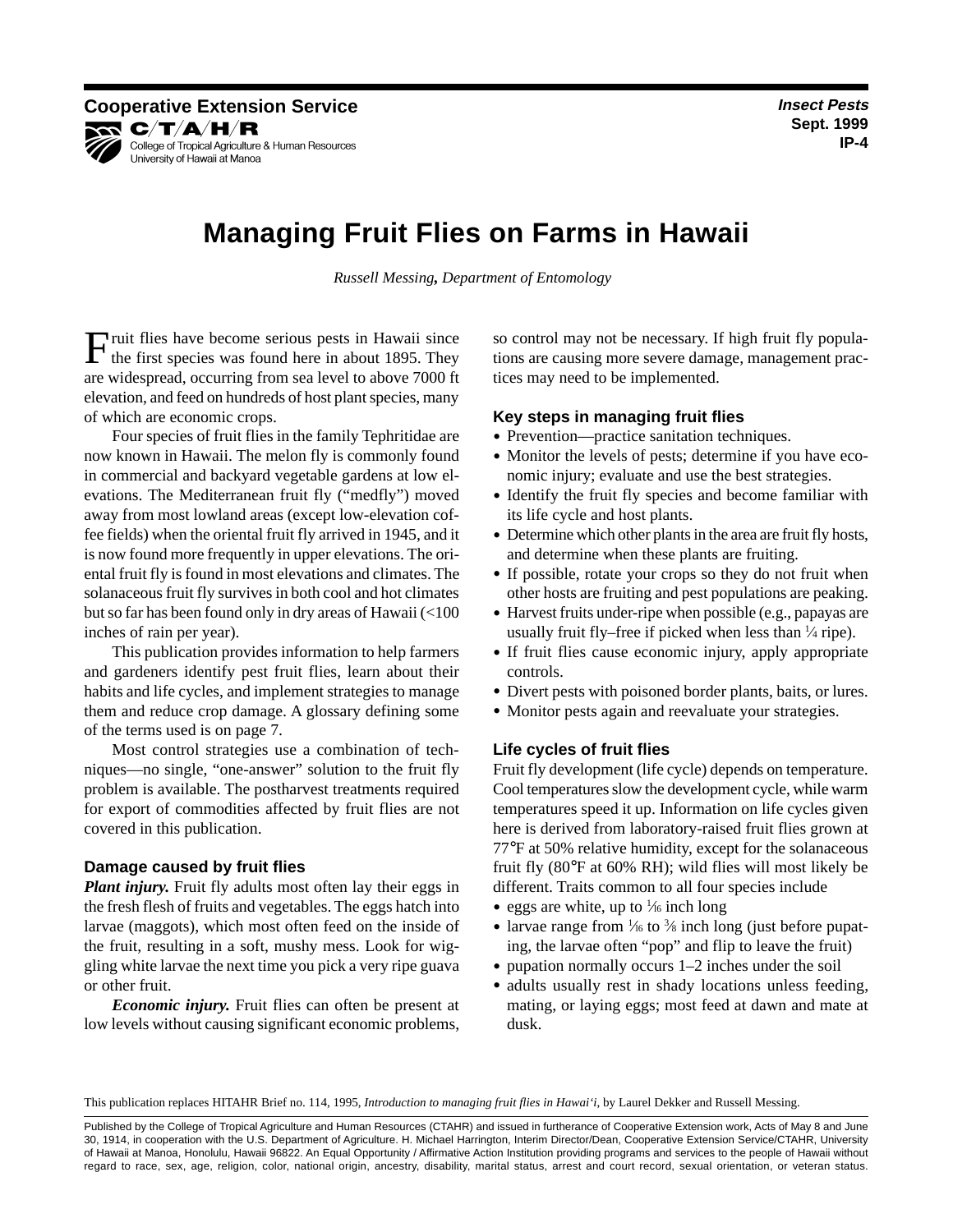



**Melon fly Mediterraneanfruit fly**

**Four species of tephrited fruit fly are found in Hawaii. Wing pattern is the best distinguishing characteristic; color is inconsistent and not always reliable. See "key characteristics" in the descriptions below for distinguishing features.**

# **Melon fly**

Scientific name: *Bactrocera cucurbitae*; native to Asia; detected in Hawaii around 1907.

Key characteristics: Wing pattern has stripes and a large black spot at the wing tip. Abdomen is usually brown with a gold to brown horizontal band and a faint black "T". Ovipositor (egg-laying tube) has a plump, straight sheath (outer covering) and is about  $\frac{1}{6}$  inch long.

Distribution: parts of Africa, Burma, Sri Lanka, China, Guam, Hawaii, New Guinea, Rota, Commonwealth of the Northern Marianas, Southeast Asia, and South Asia; sea level to 4500 ft.

Hosts: Over 100 known. Preferred hosts are cucurbits (squash, melon, etc.). Other hosts include solanaceous plants (tomato, eggplant, pepper, etc.) and papaya.

Life cycle: One generation takes around 37 days; egg to adult in 15–18 d; eggs hatch in about 30 hr; larvae develop in 7–8 d; adults emerge in 9–10 d; pre-oviposition period is 7–8 d; females lay an average of 15 eggs /day, singly or in clusters.

Special notes: Known to feed on stem shoots and buds of squashes and melons.

## **Mediterranean fruit fly**

Scientific name: *Ceratitis capitata;* native to sub-Saharan Africa; first reported in Hawaii in 1895.

Key characteristics: Wing pattern is very complex and multicolored (gold and black) with black stripes and detailed markings. Black spots are on the back or thorax. Abdomen is usually brown. Adult is about  $\frac{2}{3}$  the size of the other fruit flies.

Distribution: Africa, Mediterranean countries, Hawaii, western Australia, Central and South America; the dominant fruit-fly pest in Hawaii above 3000 ft and in low-elevation coffee; prefers dry regions.

Hosts: Over 300 hosts. Preferred hosts include coffee, peach, plum, loquat, orange, guava, rose apple, solanaceous plants (pepper, Jerusalem cherry), and the sapote family, among others.

Life cycle: One generation takes around 18–31 days; egg to adult in l9 d; eggs hatch in about 2–3 d; larvae develop in 7–8 d; adults emerge in 9–10 d; the pre-oviposition period is about 3 d; females lay an average of 10 eggs/ day, singly or in clusters of up to 10.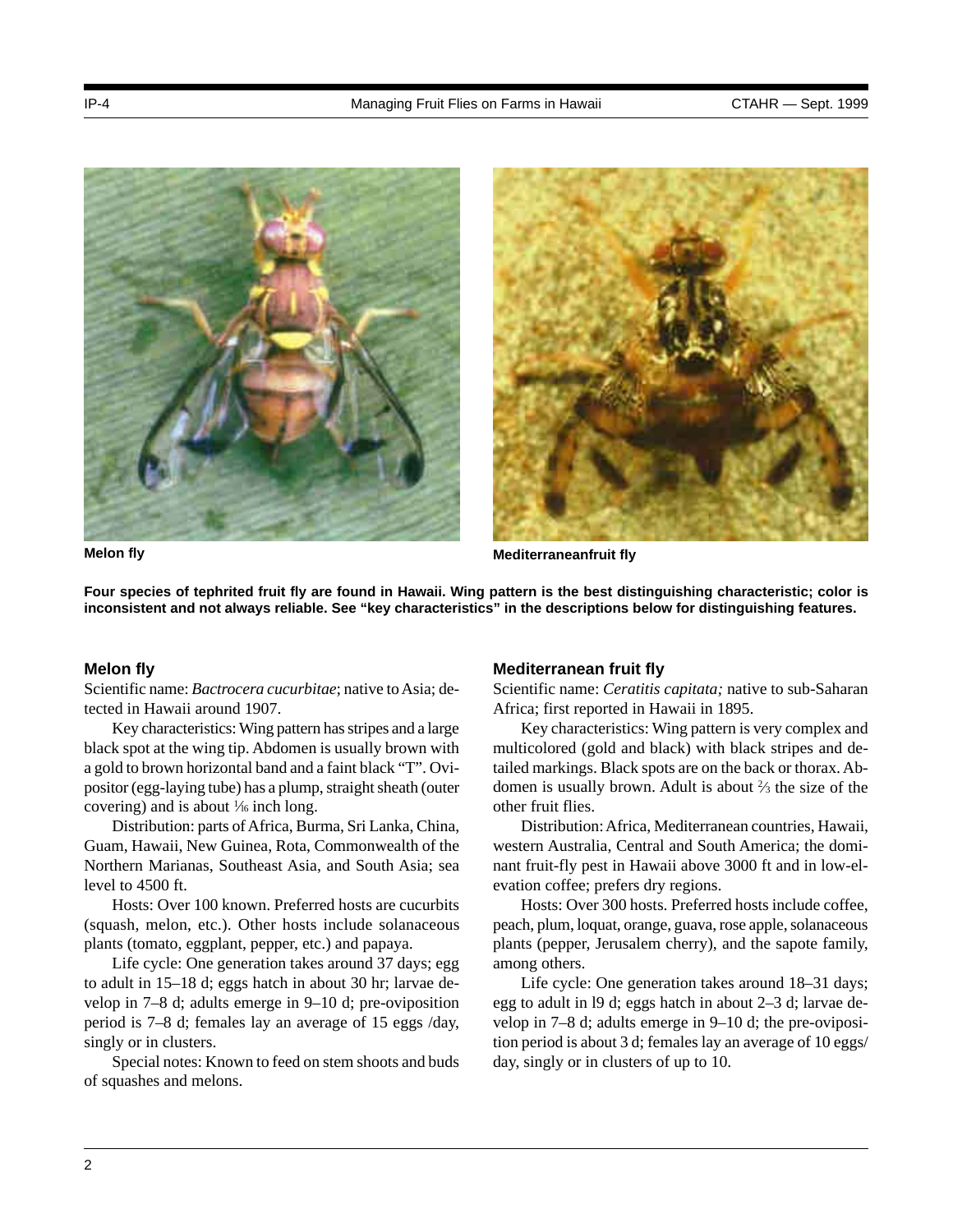

**Oriental fruit fly**



**Solanaceous fruit fly**

Photographs are from the website of the USDA Agricultural Research Service's Tropical Fruit, Vegetable, and Ornamental Crops Laboratory, Hilo, Hawaii.

## **Oriental fruit fly**

Scientific name: *Bactrocera dorsalis*; native to Asia; introduced to Hawaii in 1945.

Key characteristics: Wing pattern has two solid black lines stemming from the point of attachment, without a black spot at the tip as in the solanaceous fruit fly. Abdomen is gold to brown with gold to brown horizontal band and prominent black "T". Ovipositor has a slender, straight sheath.

Distribution: Asia, Australia, Surinam, and islands of the Pacific; the major fruit fly pest in Hawaii at low elevations, except for coffee fields.

Hosts: Over 200 wild and cultivated hosts. Preferred hosts include guava, mango, papaya, starfruit, passion fruit, citrus, fig, rose apple, tomato, and many more.

Life cycle: One generation takes around 37 days; egg to adult in 19 d; eggs hatch in about 38 hr; larvae develop in 7–8 d; adults emerge in 10–11 d; the pre-oviposition period is 6–7 d; females lay over 130 eggs /day, usually in groups of 10 but as many as 100 or more.

## **Solanaceous fruit fly**

Scientific name: *Bactrocera latifrons* (also known as Malaysian fruit fly); native to South and Southeast Asia; first detected in Hawaii in 1983.

Key characteristics: Wing pattern has two solid black lines stemming from the point of attachment, plus a black spot at the wing tip that differentiates it from the oriental fruit fly. Abdomen is usually brown, without a prominent "T". Ovipositor is tri-lobed, to  $\frac{1}{16}$  inch long.

Distribution: China, Taiwan, Malaysia, Thailand, Laos, India, Pakistan, and Hawaii.

Hosts: 33 reported hosts, mostly solanaceous (pepper, tomato, eggplant, apple of sodom), and occasionally cucurbits.

Life cycle: One generation takes around 48 days; egg to adult in 21 d; eggs hatch in about 2 d; larvae develop in 8–9 d; adults emerge in 10 d; the pre-oviposition period is 10–11 d; females lay an average of 10 eggs/day, one at a time.

Special notes: Occurrence is generally in low numbers with a patchy distribution.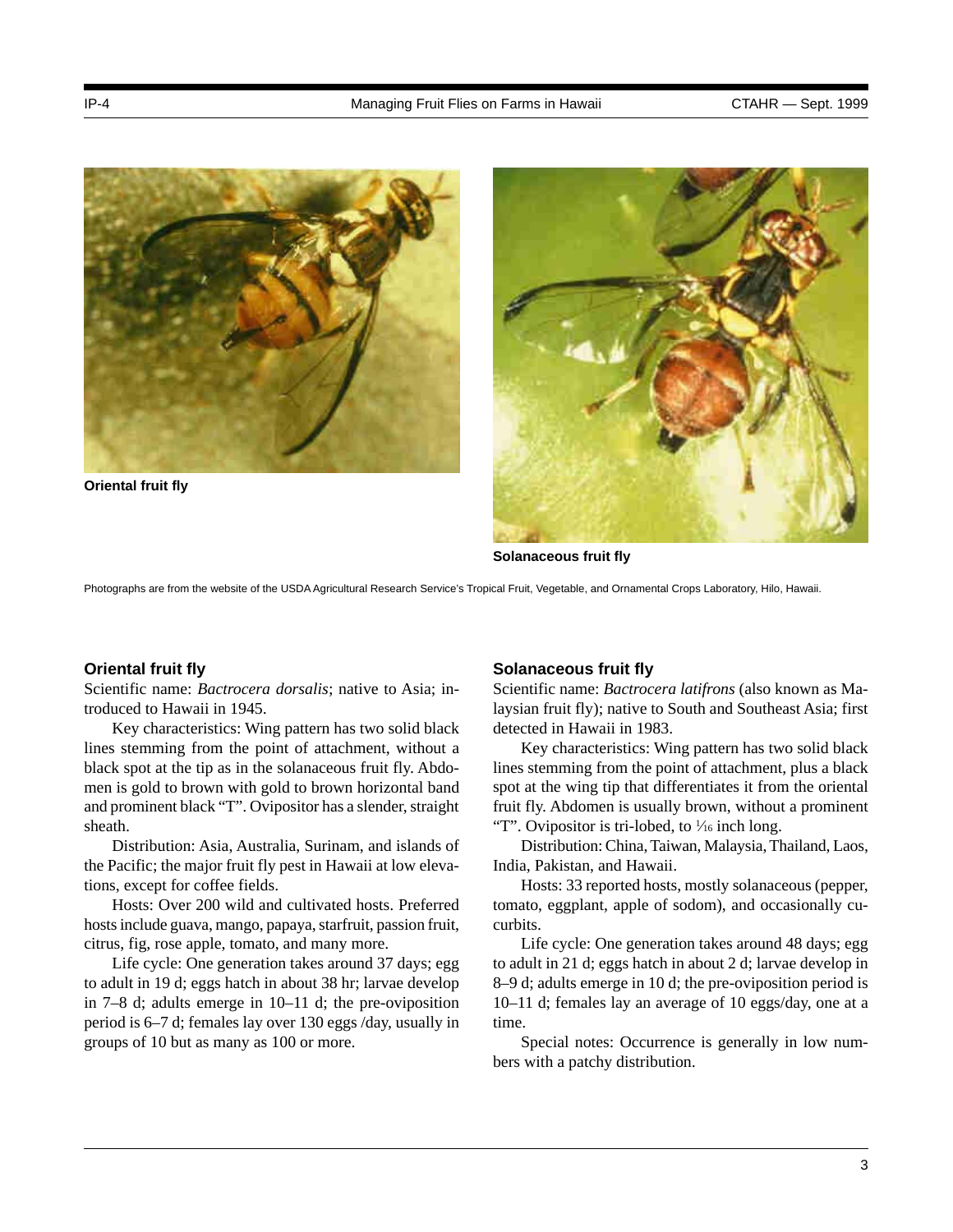# **Prevention strategies**

*Exclosure.* Crop damage can be prevented by keeping fruits out of reach of female fruit flies. Screen-houses can produce fruit-fly–free crops. Local research has found that an economical structure (~\$1.20/sq ft) was cost-effective within the first harvest for tomato production. Netting (floating row covers or lightweight netting from a fabric store) can be placed directly on plants or on a frame of PVC tubes for temporary cover of crops like zucchini. Tomatoes and self-pollinating cucumbers are pollinated by the wind, but some other crops may need hand pollination if plants are covered by screen. A possibility that has not been fully explored is to add bee hives to large screenhouses to provide ample pollination. (Note: secondary insect or weed problems may arise from reduced air circulation and lack of beneficial insect populations in enclosed areas.)

Another method of exclosure is bagging individual fruits with newspaper, paper bags, or other barriers. This method works well but is labor-intensive.

*Sanitation.* Remove fruits as they ripen. If they fall to the ground, be sure to kill any larvae in them by burying the fruit deeply or putting them in an air-tight container for four days or until no movement is found. Check for pupae (and destroy them) before adding fruit to compost piles. Sanitation by itself will not be effective in many situations, because fruit flies can fly in from outside areas. Melon fly pupae buried as deep as 2 ft have managed to emerge as adults from dry sand, wet sand, and soil. When composting, the pile must achieve internal temperatures of at least 120°F. Mowing or shredding ground fruit can provide sanitation by killing the larvae or exposing them to other predators.

*Harvest early.* By harvesting early, you can sometimes prevent infestation (e.g., fruit flies do not usually sting papayas or 'Sharwil' avocados that are less than 1 ⁄4 ripe). However, some fruits lose flavor when harvested too early, as they will not ripen fully.

*Reduce populations.* If fruit flies are present in your field prior to crop ripening, you can try to reduce their population by attracting the adults to a poisoned bait. This can be done by spraying a protein-bait–insecticide mixture onto nearby non-crop plants, windbreaks, or a border of corn plants. Farmers and researchers have observed reduction of melon flies in zucchini, cucumber, and watermelon fields when using bait sprays on border crops. Suppression sprays have also been used in Australia, Israel, Mexico, Florida, and California. Mass trapping with protein baits (for male and female fruit flies) or with chemical lures (for males) is being researched as a method of fruit fly reduction.

*Create an "isolated" area.* Planting between other crops or rotating to opposite ends of a field has been tried for a few crops (melon fly hosts). Often, fruit flies do not find the crop during the first half of the harvest. This strategy should not be repeated in consecutive plantings in the same place.

*Plant resistance can help.* High levels of citrus oil in immature citrus peels can be toxic to larvae, so researchers are investigating the use of plant growth hormone (giberellic acid) to delay peel ripening and reduce susceptibility to fruit flies. Mango cultivars are being developed to have flesh that is harder and crisper when ripe. Small tomatoes (Roma and cherry) *can* be infested by fruit flies, contrary to popular belief; however, many growers have found that small tomato varieties can be harvested with less infestation than large varieties.

*Don't confuse fruit flies with vinegar flies.* Note that the fresh-fruit–eating fruit flies discussed here (tephritid family) are not the same as the tiny "fruit flies" that feed on yeasts and decaying fruit. These tiny flies called vinegar flies belong to the drosophilid family and can often by found on soggy fruits on the ground or overripe, fermenting fruits.

# **Control of fruit flies**

*Note on using pesticides:* Read the pesticide label completely. Apply according to manufacturer's recommendations only to crops specified on the label. If in doubt, contact your local Cooperative Extension Service office or the Hawaii Dept. of Agriculture, Pesticides Branch. If information given in this publication is different from the label directions, follow the label directions.

# *Cultural and chemical controls*

**Bait spray.** In fruit-fly–infested areas, a protein hydrolysate compound, such as Nu-lure® or Staley's® bait, can be combined with insecticide and applied to plants that are associated with the resting and feeding areas of the adults, rather than on the crop to be protected. Bait sprays use small amounts of chemical and are not generally attractive to beneficial insects that may be natural enemies of fruit flies and other pests.

To apply with a knapsack sprayer, find a malathion product cleared for use on the target site. Follow the directions for fruit-fly control on the pesticide label. For example, mix the appropriate amount of malathion 25% WP with 1 qt Nu-lure and 3 gal water; or 1 part malathion 57% EC with 3 parts Nu-lure. To apply with a conventional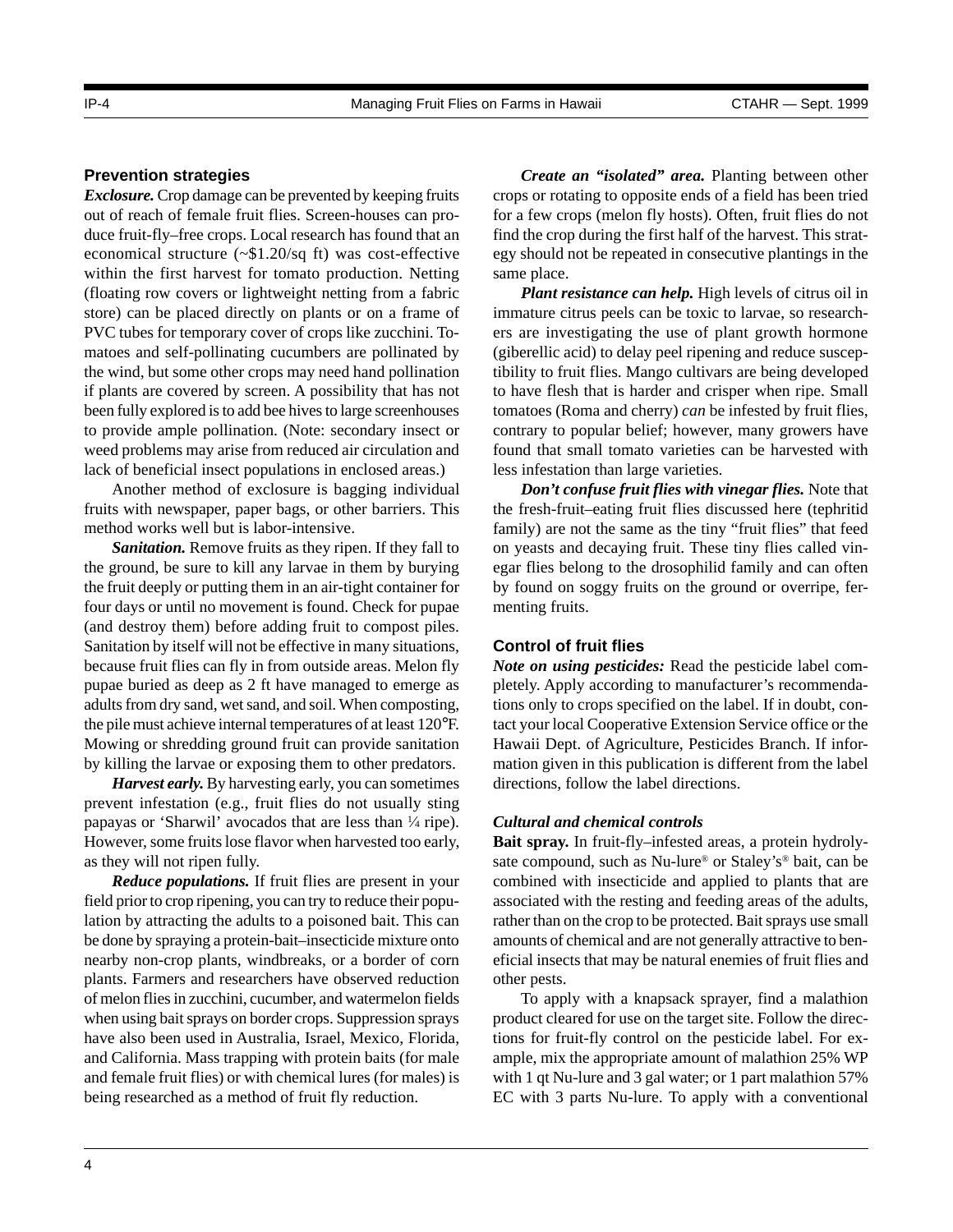power sprayer of 20–100-gal capacity, mix 1 qt Nu-lure with the appropriate amount of malathion. Agitate during application. Spray with concentrated, coarse droplets on border plants that are listed on the pesticide label. Apply weekly (for high populations) to bi-weekly (for low populations). Reapply after rain. Researchers and farmers have observed good control of melon flies with this technique. The Hawaii Department of Agriculture's Pesticides Branch has allowed application of pesticide bait sprays to other border plants and windbreaks under certain conditions. Note that this policy may change—contact your HDOA Pesticides Branch district office for current information. Note also that the mixtures described above have a pH of 4.7; recent research indicates that a pH of 9.2 is more attractive to the flies, so researchers are looking at ways to raise the pH.

Spot treatments with bait spray–insecticide mixtures have been used successfully elsewhere, but these methods may not be included on current labels in Hawaii. In Mexico, bait spray has been applied to orchard tree trunks with good results. Israeli producers have found spot treatments effective for medflies in or around fields when applied at 2 oz per spot, spaced at 40–80 spots per acre, with 16–33 feet between spots.

**Insecticide sprays.** Insecticides applied to kill fruit flies directly should be used only as a last resort and only on crops allowed on the pesticide label. At least 40 pesticides have been found toxic to fruit flies, including malathion and naled. Pyrethrum is not as toxic to fruit flies as malathion. Most pesticides, including permethrin, are *more toxic* to beneficial insects (such as parasites of pest insects) than to fruit flies.

# *Approved organic controls*

**Neem.** In research tests, neem-treated sand was found to be toxic to oriental fruit flies and medflies but not to several beneficials. This suggests potential for soil treatment to inhibit fruit fly development in fields (however, adults may still invade from outside areas). Azatin® is a neem product registered for use in Hawaii as a soil treatment against fruit fly larvae. The National Organic Standards Board has approved use of neem in certified fields, but it is still investigating the inert ingredients in Azatin.

#### *Biological controls*

Chickens and guinea hens may eat some fruit-fly larvae found at the top of the soil. Wild birds have also been seen digging through infested fruits for larvae. Birds and fowl may also help with sanitizing infested fruits.

Ants are known to feed on most life stages of fruit flies (research reports up to 40% kill), and earwigs have been reported to feed on fruit fly larvae.

Nematodes are among the soil-borne organisms that feed on insect pests in the soil. Nematodes are microscopic roundworms with a broad host range, including fruit fly larvae. Currently, commercial use of the nematode *Steinernema carpocapsae* is not permitted in Hawaii, but in the future this may become a viable control for areas heavily infested with fruit flies.

Fruit fly parasites are tiny wasps that attack only fruit flies. Parasites can lay their eggs in the egg, larva, or pupa of a developing fruit fly. The parasite develops within the immature stages until the fruit fly pupa is consumed, and then the adult parasite emerges from the soil. Parasites can be very effective in controlling fruit flies—reports have indicated up to 90% kill of oriental fruit flies in unsprayed guava.

Species that parasitize tephritid fruit flies have become established in the state of Hawaii after being introduced for biological control. All evidence indicates that these reported parasites do not harm any other species besides fruit flies. Many additional parasites exist in Africa, Asia, and South America. Do not attempt to bring in beneficial insects yourself; to do so violates stringent import regulations that protect Hawaii from alien species.

#### **Rearing for identification—Get to know your pests**

Raising larvae to adulthood is the best way to identify the fruit fly species attacking your crops. An easy home method uses a wide-mouth plastic container with a lid. Make some small air holes in the top. Place a small amount of infested fruit with wriggling larvae inside the clean container. Observe regularly, making sure there is no liquid collecting on the bottom. Soil or sand can be added to prevent drowning. As the larvae age, they will leave the fruit to pupate. You can remove the fruit after the pupae are formed. The adults will emerge after 9–11 days. Compare them with the descriptions given on pages 2–3.

Beneficial wasps that are parasites of fruit flies can be reared in the same way. Because the wasps are small, make the holes in the top smaller than  $\frac{1}{16}$  of an inch, or put a tissue or small-mesh screen between the top and bottom of the cup. Adults will emerge in 2–10 days from ripe fruit.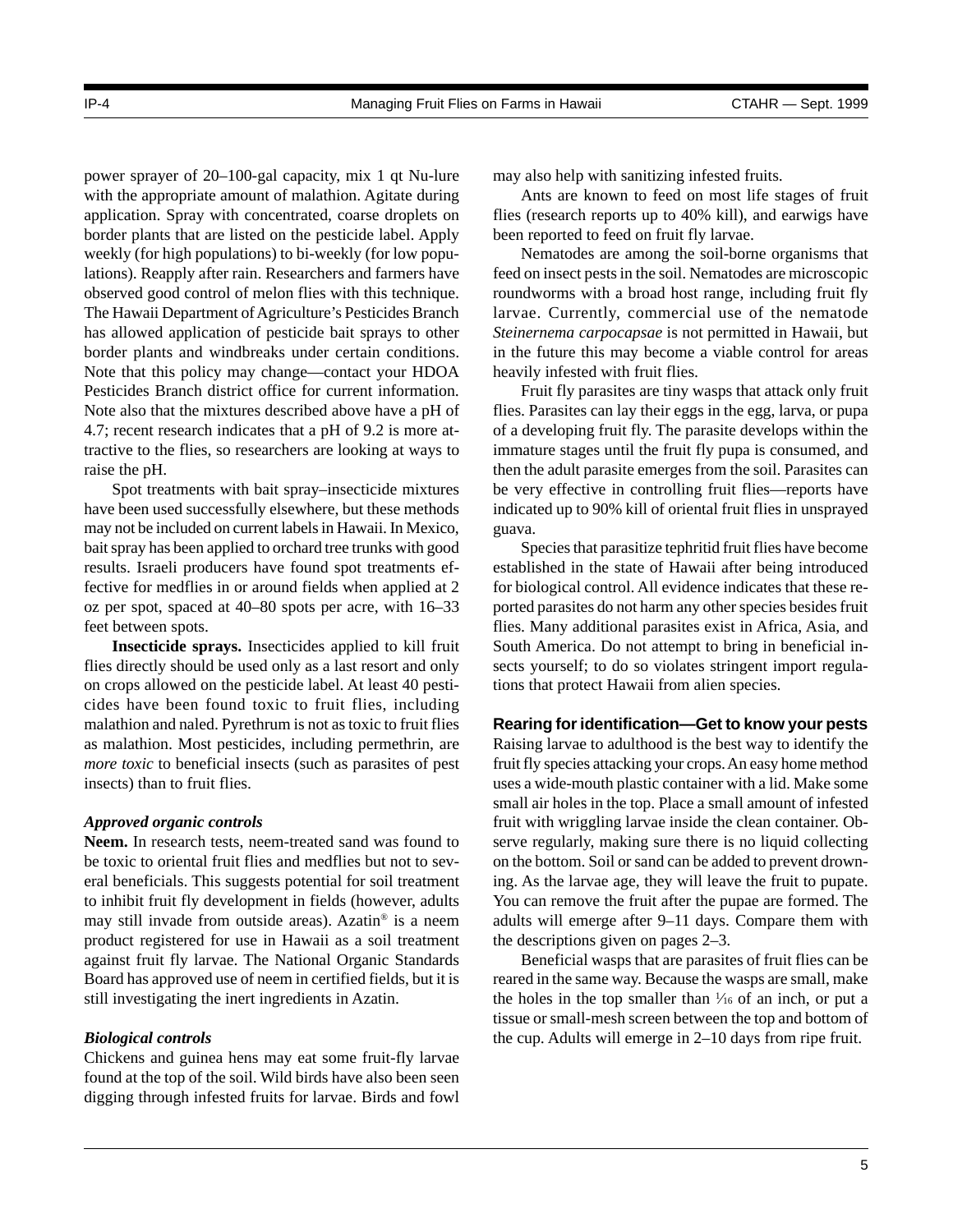changes in their population levels, and indicates when or whether to use controls. The best way to detect the presence of fruit flies and evaluate the effectiveness of control measures is to monitor fruit infestation.

Monitoring helps identify fruit fly pests, keeps track of

**Liquid traps with food bait** attract males and females. Put 1–2 inches of bait mix into the trap, and check weekly. *Yeast tablets:* mix five Torula<sup>®</sup> yeast tablets in  $2-2\frac{1}{2}$  cups water; stir to dissolve tablets. *Protein hydrolysate:* mix 11 fluid oz Nu-lure® or Staley's Fly Bait®, 7 fluid oz borax, and 31 ⁄2 qt water. *Fruit:* blend cucumber or other primary host with water; place small amount in trap; change often.

**Parapheromone lure traps** use highly volatile lures which attract male flies; these traps need to be checked frequently. The amount of lure determines how attractive and long-lasting these traps will be. Lures catch only males, leaving the females in the field to infest the fruit. At present, only methyl eugenol for oriental fruit fly is available in Hawaii.

To attract male fruit flies, initially use 3–5 drops of lure in a trap. Adding an insecticide to the lure provides a better catch than traps without insecticide. Use 1 drop of an insecticide approved for use on your crop for every 20 drops of lure used. Replenish the lure as needed, using more lure to attract males over longer distances and for longer time periods. Only insecticides that are EPA-registered and labeled for use on that crop may be used. The Hawaii Department of Agriculture Pesticides Branch has agreed that parapheromone lures with insecticide may also be used in fields with non-approved crops to collect fruit flies *for survey purposes only* in properly labeled traps (this policy may change).

**Yellow spheres or sticky panels** are also used to monitor fruit flies in crop fields. Check them regularly, and change them when the trapping surface is full or becomes dusty.

#### *Mass trapping*

High-density trapping is being explored to reduce or suppress populations of fruit flies. USDA researchers have not produced evidence that small-scale trapping helps reduce infestation. However, mass trapping is used in other areas. In Crete, it resulted in substantial reduction of insecticides used against a fruit fly. Local research is needed to determine if small-scale suppression of fruit flies can be effective.

#### **Types of attractants**

*Food baits* are effective, mild attractants for males and females of all four fruit fly species. Food baits are not very volatile, so bait traps typically have lower catches than the parapheromone lure traps, but food baits can be used directly in the field.

Torula® yeast tablets are more effective than Nu-lure over time, because the pH is stable at 9.2. The level of pH in the mix plays an important role in attracting fruit flies. Fewer fruit flies are attracted to the mix as the pH becomes more acidic. USDA researchers are testing a combination of Torula® yeast and dyes commonly used in cosmetics and drugs to improve population reduction of medflies and oriental fruit flies.

Nu-lure® (a yeast extract) and Staley's Fly Bait® (a corn extract) are hydrolyzed proteins. They are not effective over time as the pH drops from its initial state of 8.5. Promar®, an experimental hydrolyzed protein developed in Australia, has been very effective against a species similar to the oriental fruit fly in Malaysia, where starfruit orchards with Promar<sup>®</sup> spray applications rather than insecticidal cover sprays have doubled yields, mostly due to more bees being available for pollination.

Farmers report that homemade baits (cucumber or zucchini blended with water, or vinegar plus yeast) have attracted both males and females of the melon fly.

*Parapheromone lures* are very volatile and longer lasting than protein baits. They attract only males, and each fruit fly species in Hawaii is attracted to a different kind. The amount of lure used depends on whether the trapping is for monitoring or for mass trapping. A few drops may be effective to sample the population over a short period of time, but more is needed for mass trapping over a longer period. The kind of lure also affects the amount needed. In California, detection traps with methyl eugenol are set at two per square mile, whereas with tremedlure 10 traps are needed for the same area (6 ml of lure per trap in both cases). In Hawaii, three to five drops of methyl eugenol have been used in within-field traps.

#### **Parapheromone lures for male fruit flies**

| Type of lure   | Strength                              | Fly attracted |
|----------------|---------------------------------------|---------------|
| methyl eugenol | very volatile and persistent oriental |               |
| Cue-lure       | moderately persistent                 | melon         |
| Ceralure       | persistent                            | medfly        |
| Trimedlure     | moderately persistent                 | medfly        |
| Latilure       | mildly persistent                     | solanaceous   |
|                |                                       |               |

**Trapping strategies** *Monitoring with traps*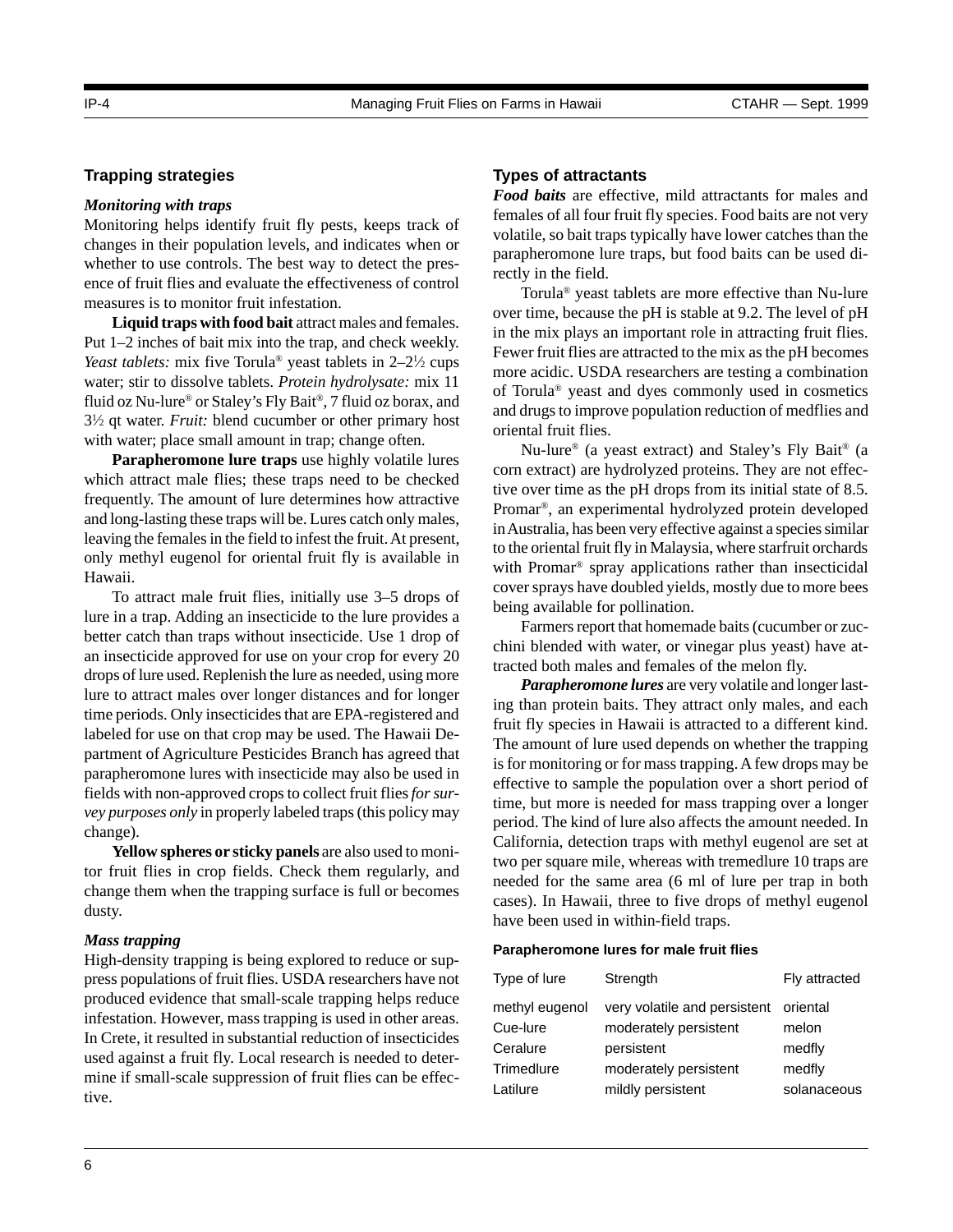The effectiveness of traps varies with their color and shape. Yellow is the most attractive color to males and females of oriental fruit fly, melon fly, and medfly. They are attracted to yellow and white flat panels as well as spheres. In field tests, researchers collected both females and males from the colored traps.

# **Types of traps**

All traps used for catching fruit flies must be properly labeled with the name of the bait or lure and date the trap was set. Keep traps out of reach of children.

# *Commercial traps*

- Protein bait—glass or plastic McPhail traps can be used; flies enter from below and cannot get out.
- Lure—the waxed cardboard Jackson trap, or tent trap, is popular; it has a removable, sticky insert floor to catch flies and a cotton wick for the lure.
- Yellow sticky board—rectangular, yellow, sticky boards are used with or without other attractants.

# *Home-made*

- **•** Protein bait—use a clear plastic bottle with several 1 inch holes; add a liquid bait mix.
- Lure—use a clear plastic bottle with a few  $\frac{1}{4}$ -inch holes; put cotton inside to absorb the lure.
- Harris trap—a tall container with a clear, wide cover and 1-inch diameter holes; can be used with any attractant; easier to use than sticky traps, but when used with lures, it must have insecticide to kill the flies before they escape.
- Sticky panels—paint cardboard or wood panels bright yellow; cover with Tanglefoot®.

# **Placement of traps**

The location and placement of monitoring traps may be more critical for medflies than other fruit flies. Research has shown that medflies can effectively be trapped in their mating areas, such as the upwind side of crowns of trees receiving some light. Traps for the other fruit flies should be placed in their resting or feeding areas.

Protein traps and other mild attractants should be placed in a shady area close to the host plants. Lure traps should be placed at the borders, corners, and outside of the field before flies move into the field. Color attractants should be placed in the open for best effectiveness.

Trap density (number per area) and spacing depends on the type and amount of attractant used. Traps for monitoring do not need to cover the entire area evenly. Protein bait traps have been used at 15–30 ft in-field spacing, and lure traps have been spaced 100 ft apart outside the field.

The visual range of fruit flies is about 15–20 ft. Yellow traps should be placed within that distance from the host plants and at greater density than lure traps. Monitoring programs on the U.S. mainland recommend that traps be placed 4–6 ft above the ground.

# **Glossary**

**Bait** An attractant and food source (sometimes mixed with insecticide) for treating fruit-fly–infested areas.

**Beneficial organisms** Birds, insects, nematodes or other organisms that aid in controlling pests.

**Development** Growth through life stages or life cycle. Fruit flies have four life stages: egg, larva, pupa, and adult.

**Generation** The time it takes to complete all stages of development, including the pre-oviposition period.

**Host** A plant or animal that provides food for larval growth and development.

**Infestation** The presence of a fruit fly in a host.

**Integrated pest management** A control strategy that integrates cultural, biological, and chemical techniques to manage pests.

**Larva** Maggot; juvenile stage of fly development; plural: larvae.

**Nu-lure**® A commercial formulation of corn protein that acts as a broad-spectrum food attractant for male and female fruit flies.

**Ovipositor** Egg-laying tube.

**Parapheromone lure** Mild to very strong attractants that attract only male fruit flies; many are produced by plants. **Persistent** Relates to how long-lasting a lure is.

**Pre-oviposition period** Time period after adults emerge, before egglaying begins.

**Protein hydrolysate** Extracts of yeasts or grains that act as a broad-spectrum food attractant for male and female fruit flies (and many other protein-feeding insects).

**Pupa** The transformation stage of fly development, after larva and before adult; a hard, brittle case covers the pupa; plural: pupae; pupation: the act of transformation.

**Sheath Outer covering of ovipositor.** 

**Staley's**® **Fly Bait No. 7** A commercial formulation of corn protein that acts as a broad-spectrum food attractant to male and female fruit flies.

**Thorax** Back or top of the mid-body.

**Torula**® **yeast tablets** A commercial formulation of yeast protein that acts as a broad-spectrum food attractant for male and female fruit flies.

**Volatile** Readily vaporized; refers to lures, affects how well they can be carried on the wind.